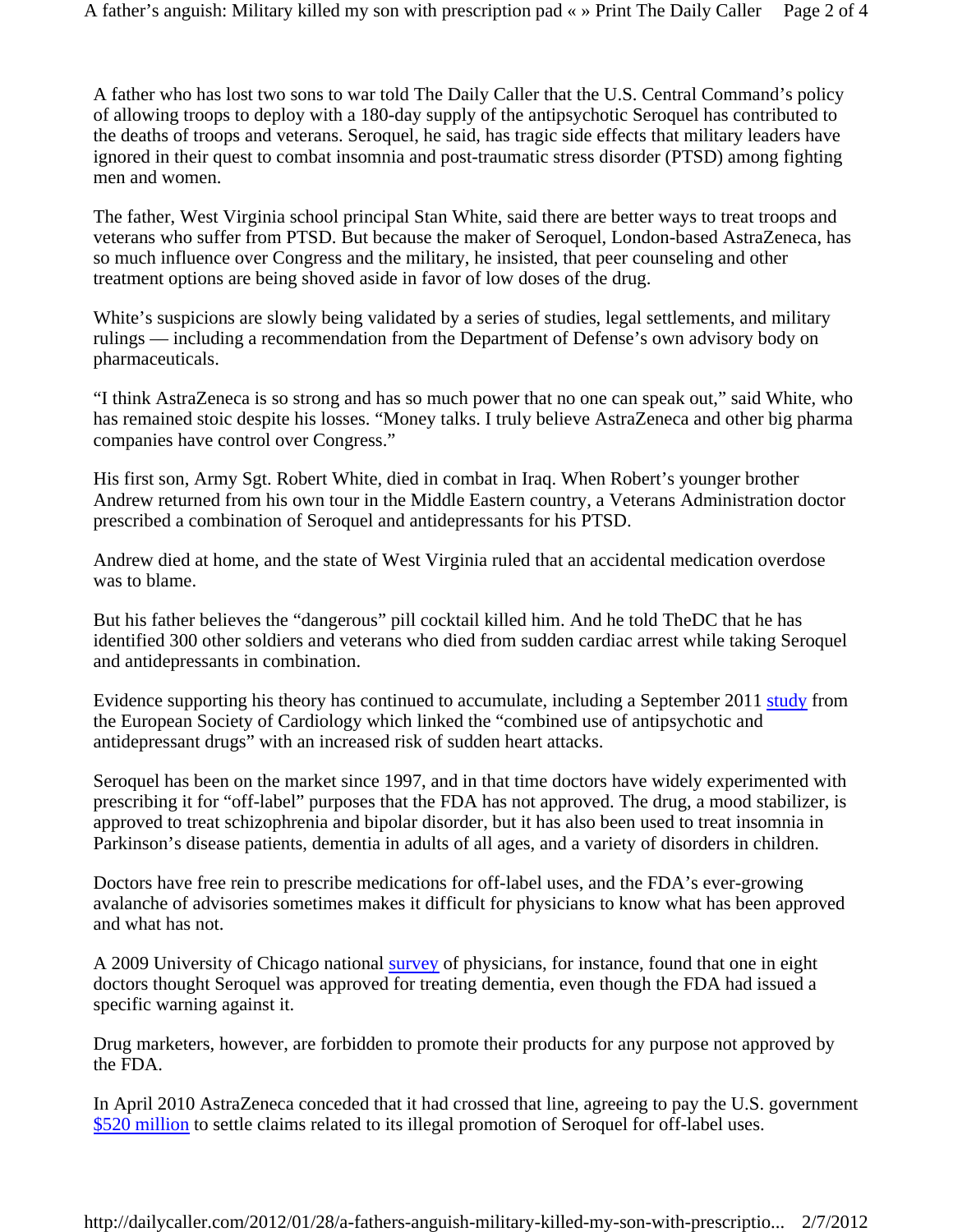The federal case was opened because of what the government said were illegal Medicare and Medicaid claims, but AstraZeneca's aggressive promotion of Seroquel for off-label uses started the ball rolling.

According to a Department of Justice press release, "by marketing Seroquel for unapproved uses, the company caused false claims for payment to be submitted to federal insurance programs including Medicaid, Medicare and TRICARE programs, and to the Department of Veterans Affairs, the Federal Employee Health Benefits Program and the Bureau of Prisons."

"AstraZeneca targeted its illegal marketing of the anti-psychotic Seroquel towards doctors who do not typically treat schizophrenia or bipolar disorder," the statement continued, "such as physicians who treat the elderly, primary care physicians, pediatric and adolescent physicians, and in long-term care facilities and prisons."

The Associated Press reported a few months later that the Department of Veterans Affairs spent \$125.4 million on Seroquel in 2009, making it the agency's second-largest prescription drug expenditure. The Department of Defense's Seroquel spending increased nearly 700 percent between 2001 and 2009, when it peaked at \$8.6 million.

The AP also noted that there has only been one published study on the use of Seroquel for insomnia related to PTSD. It followed just 20 patients and lasted only six weeks. It was funded by AstraZeneca.

Nevertheless, CENTCOM, the global command that has led the Afghan and Iraq conflicts during the past decade, confirmed to TheDC that it continues to allow military doctors to prescribe "low-dose (25mg) Seroquel, used only as a sleep aid," a policy in place since March of 2010.

"Any use of Seroquel outside of this context or dose requires review by the CENTCOM Surgeon to assess safety in the setting of deployment," said CENTCOM public affairs officer Sgt. T. G. Taylor.

AstraZeneca has not responded to Stan White's accusations about its apparent success lobbying government agencies to green-light its marquee antipsychotic drug in the military.

In a statement to TheDC, AstraZeneca said Seroquel, now one of the top-selling medications in the world, has helped "millions of people suffering from a variety of debilitating mental illnesses and allowed them to lead meaningful lives."

"[W]e believe Seroquel is safe and effective medication when used as recommended in the prescribing information," said Anna Padula, senior manager of corporate affairs.

White said the military's off-label use of Seroquel to treat deploying troops' insomnia is dangerous since many soldiers also take antidepressants.

The Defense Pharmacy and Therapeutics Committee, an expert advisory group, seems to agree.

In a May 2011 meeting chaired by Dr. Jonathan Woodson, the Assistant Secretary of Defense for Health Affairs, the committee declared that CENTCOM should be discouraged from allowing troops to deploy with Seroquel because of the risk of cardiac arrest and other "adverse events."

White told TheDC that he has sent the veteran affairs committees in both the House and Senate a package of research linking Seroquel to sudden cardiac arrest. He spoke directly with the chairpersons of each committee, he said, and then sent a copy of the research to first lady Michelle Obama.